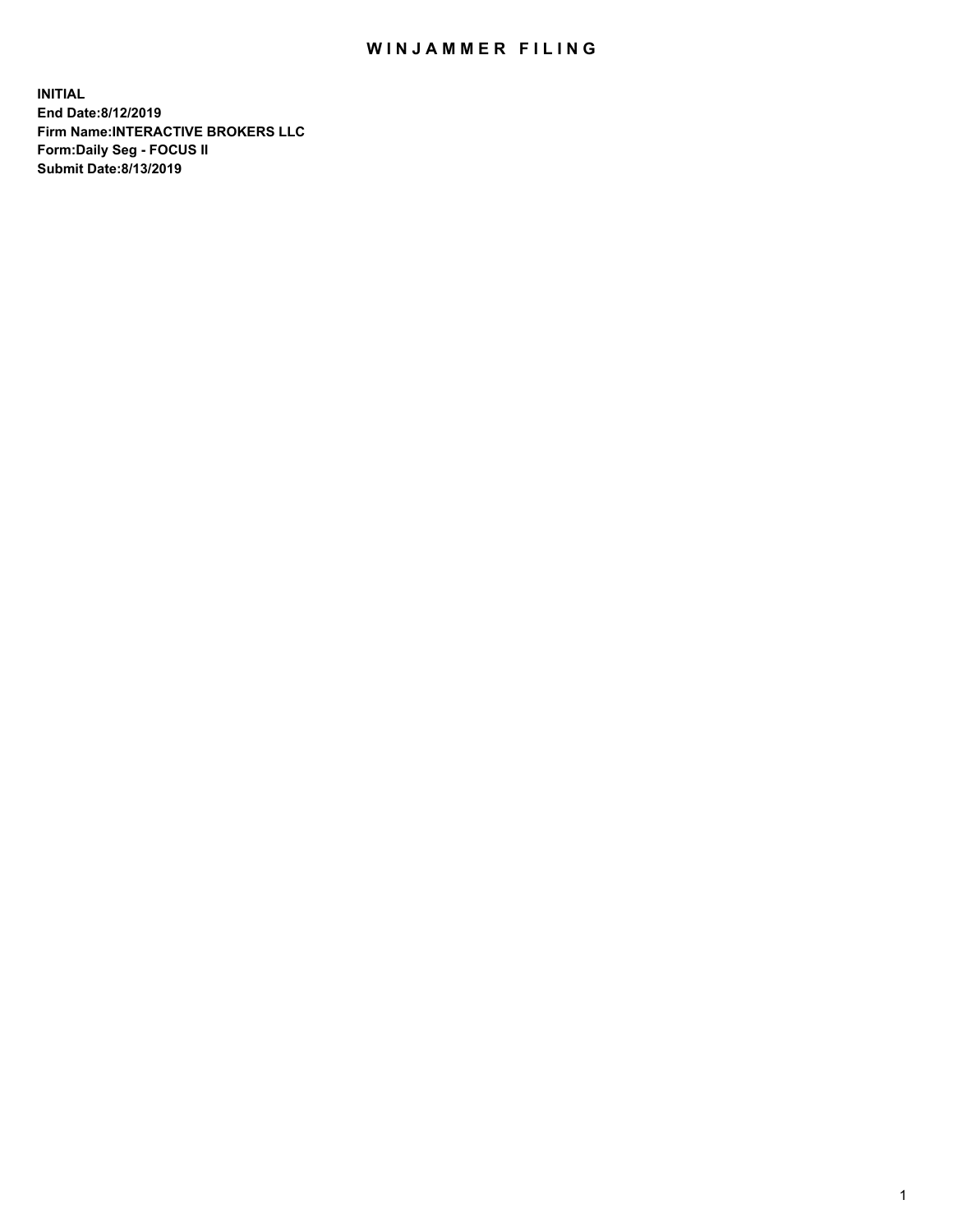**INITIAL End Date:8/12/2019 Firm Name:INTERACTIVE BROKERS LLC Form:Daily Seg - FOCUS II Submit Date:8/13/2019 Daily Segregation - Cover Page**

| Name of Company                                                                                                                                                                                                                                                                                                                | <b>INTERACTIVE BROKERS LLC</b>                                                                           |
|--------------------------------------------------------------------------------------------------------------------------------------------------------------------------------------------------------------------------------------------------------------------------------------------------------------------------------|----------------------------------------------------------------------------------------------------------|
| <b>Contact Name</b>                                                                                                                                                                                                                                                                                                            | James Menicucci                                                                                          |
| <b>Contact Phone Number</b>                                                                                                                                                                                                                                                                                                    | 203-618-8085                                                                                             |
| <b>Contact Email Address</b>                                                                                                                                                                                                                                                                                                   | jmenicucci@interactivebrokers.c<br>om                                                                    |
| FCM's Customer Segregated Funds Residual Interest Target (choose one):<br>a. Minimum dollar amount: ; or<br>b. Minimum percentage of customer segregated funds required:% ; or<br>c. Dollar amount range between: and; or<br>d. Percentage range of customer segregated funds required between:% and%.                         | $\overline{\mathbf{0}}$<br>$\overline{\mathbf{0}}$<br>155,000,000 245,000,000<br>0 <sub>0</sub>          |
| FCM's Customer Secured Amount Funds Residual Interest Target (choose one):<br>a. Minimum dollar amount: ; or<br>b. Minimum percentage of customer secured funds required:%; or<br>c. Dollar amount range between: and; or<br>d. Percentage range of customer secured funds required between:% and%.                            | $\overline{\mathbf{0}}$<br>$\overline{\mathbf{0}}$<br>80,000,000 120,000,000<br>00                       |
| FCM's Cleared Swaps Customer Collateral Residual Interest Target (choose one):<br>a. Minimum dollar amount: ; or<br>b. Minimum percentage of cleared swaps customer collateral required:% ; or<br>c. Dollar amount range between: and; or<br>d. Percentage range of cleared swaps customer collateral required between:% and%. | $\overline{\mathbf{0}}$<br>$\underline{\mathbf{0}}$<br>$\underline{0}$ $\underline{0}$<br>0 <sub>0</sub> |

Attach supporting documents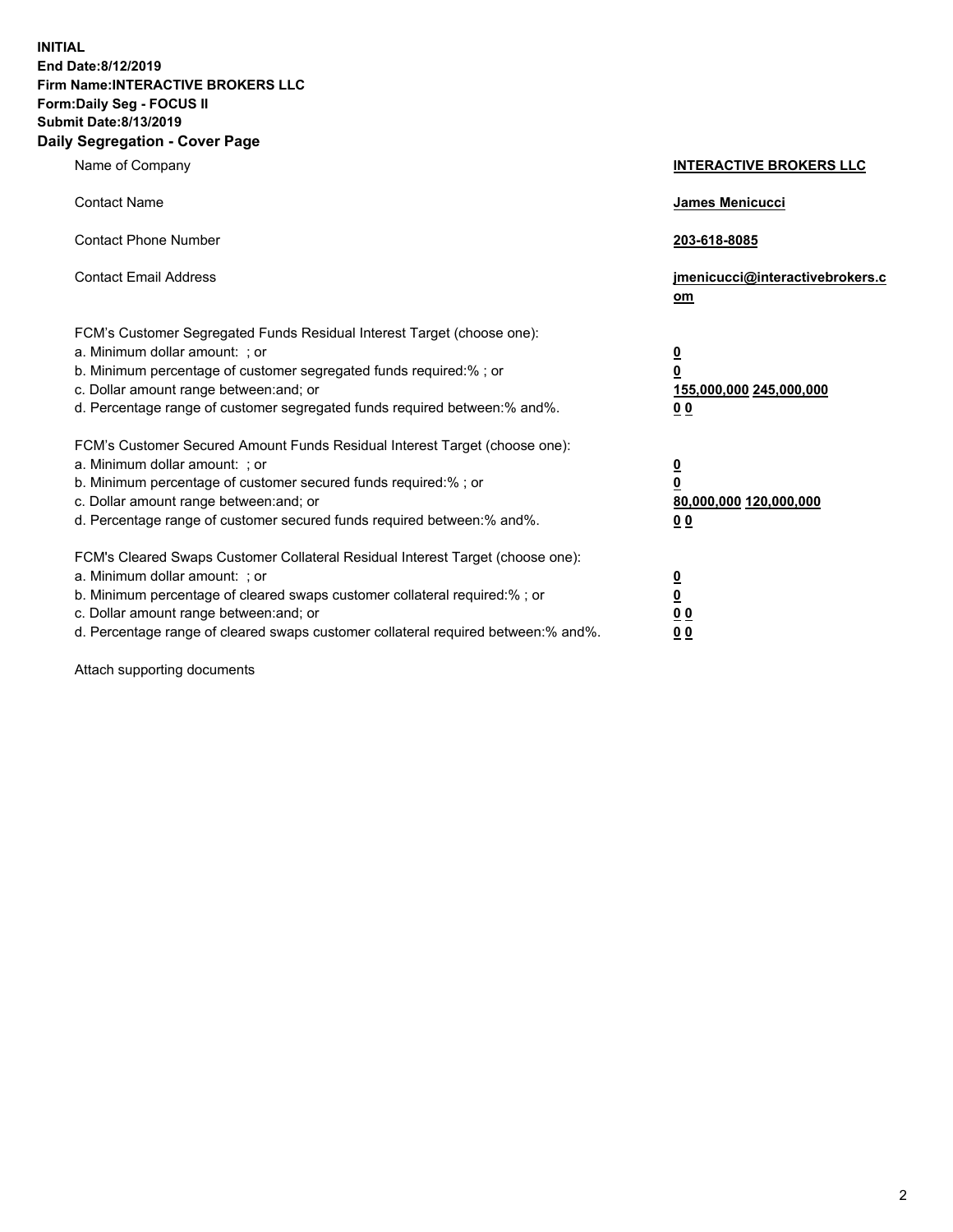## **INITIAL End Date:8/12/2019 Firm Name:INTERACTIVE BROKERS LLC Form:Daily Seg - FOCUS II Submit Date:8/13/2019 Daily Segregation - Secured Amounts**

|     | Daily Segregation - Secured Amounts                                                                                             |                                  |
|-----|---------------------------------------------------------------------------------------------------------------------------------|----------------------------------|
|     | Foreign Futures and Foreign Options Secured Amounts                                                                             |                                  |
|     | Amount required to be set aside pursuant to law, rule or regulation of a foreign                                                | $0$ [7305]                       |
|     | government or a rule of a self-regulatory organization authorized thereunder                                                    |                                  |
| 1.  | Net ledger balance - Foreign Futures and Foreign Option Trading - All Customers                                                 |                                  |
|     | A. Cash                                                                                                                         | 483,772,687 [7315]               |
|     | B. Securities (at market)                                                                                                       | $0$ [7317]                       |
| 2.  | Net unrealized profit (loss) in open futures contracts traded on a foreign board of trade                                       | 15,900,020 [7325]                |
| 3.  | Exchange traded options                                                                                                         |                                  |
|     | a. Market value of open option contracts purchased on a foreign board of trade                                                  | 82,528 [7335]                    |
|     | b. Market value of open contracts granted (sold) on a foreign board of trade                                                    | $-30,159$ [7337]                 |
| 4.  | Net equity (deficit) (add lines 1. 2. and 3.)                                                                                   | 499,725,076 [7345]               |
| 5.  | Account liquidating to a deficit and account with a debit balances - gross amount                                               | 8,550 [7351]                     |
|     | Less: amount offset by customer owned securities                                                                                | 0 [7352] 8,550 [7354]            |
| 6.  | Amount required to be set aside as the secured amount - Net Liquidating Equity                                                  | 499,733,626 [7355]               |
|     | Method (add lines 4 and 5)                                                                                                      |                                  |
| 7.  | Greater of amount required to be set aside pursuant to foreign jurisdiction (above) or line                                     | 499,733,626 [7360]               |
|     | 6.                                                                                                                              |                                  |
|     | FUNDS DEPOSITED IN SEPARATE REGULATION 30.7 ACCOUNTS                                                                            |                                  |
| 1.  | Cash in banks                                                                                                                   |                                  |
|     | A. Banks located in the United States                                                                                           | 75,429,671 [7500]                |
| 2.  | B. Other banks qualified under Regulation 30.7                                                                                  | 0 [7520] 75,429,671 [7530]       |
|     | Securities                                                                                                                      |                                  |
|     | A. In safekeeping with banks located in the United States<br>B. In safekeeping with other banks qualified under Regulation 30.7 | 461,938,325 [7540]               |
| 3.  | Equities with registered futures commission merchants                                                                           | 0 [7560] 461,938,325 [7570]      |
|     | A. Cash                                                                                                                         | $0$ [7580]                       |
|     | <b>B.</b> Securities                                                                                                            | $0$ [7590]                       |
|     | C. Unrealized gain (loss) on open futures contracts                                                                             | $0$ [7600]                       |
|     | D. Value of long option contracts                                                                                               | $0$ [7610]                       |
|     | E. Value of short option contracts                                                                                              | 0 [7615] 0 [7620]                |
| 4.  | Amounts held by clearing organizations of foreign boards of trade                                                               |                                  |
|     | A. Cash                                                                                                                         | $0$ [7640]                       |
|     | <b>B.</b> Securities                                                                                                            | $0$ [7650]                       |
|     | C. Amount due to (from) clearing organization - daily variation                                                                 | $0$ [7660]                       |
|     | D. Value of long option contracts                                                                                               | $0$ [7670]                       |
|     | E. Value of short option contracts                                                                                              | 0 [7675] 0 [7680]                |
| 5.  | Amounts held by members of foreign boards of trade                                                                              |                                  |
|     | A. Cash                                                                                                                         | 60,793,198 [7700]                |
|     | <b>B.</b> Securities                                                                                                            | $0$ [7710]                       |
|     | C. Unrealized gain (loss) on open futures contracts                                                                             | 22,934,967 [7720]                |
|     | D. Value of long option contracts                                                                                               | 82,528 [7730]                    |
|     | E. Value of short option contracts                                                                                              | -30,159 [7735] 83,780,534 [7740] |
| 6.  | Amounts with other depositories designated by a foreign board of trade                                                          | $0$ [7760]                       |
| 7.  | Segregated funds on hand                                                                                                        | $0$ [7765]                       |
| 8.  | Total funds in separate section 30.7 accounts                                                                                   | 621,148,530 [7770]               |
| 9.  | Excess (deficiency) Set Aside for Secured Amount (subtract line 7 Secured Statement                                             | 121,414,904 [7380]               |
|     | Page 1 from Line 8)                                                                                                             |                                  |
| 10. | Management Target Amount for Excess funds in separate section 30.7 accounts                                                     | 80,000,000 [7780]                |
| 11. | Excess (deficiency) funds in separate 30.7 accounts over (under) Management Target                                              | 41,414,904 [7785]                |
|     |                                                                                                                                 |                                  |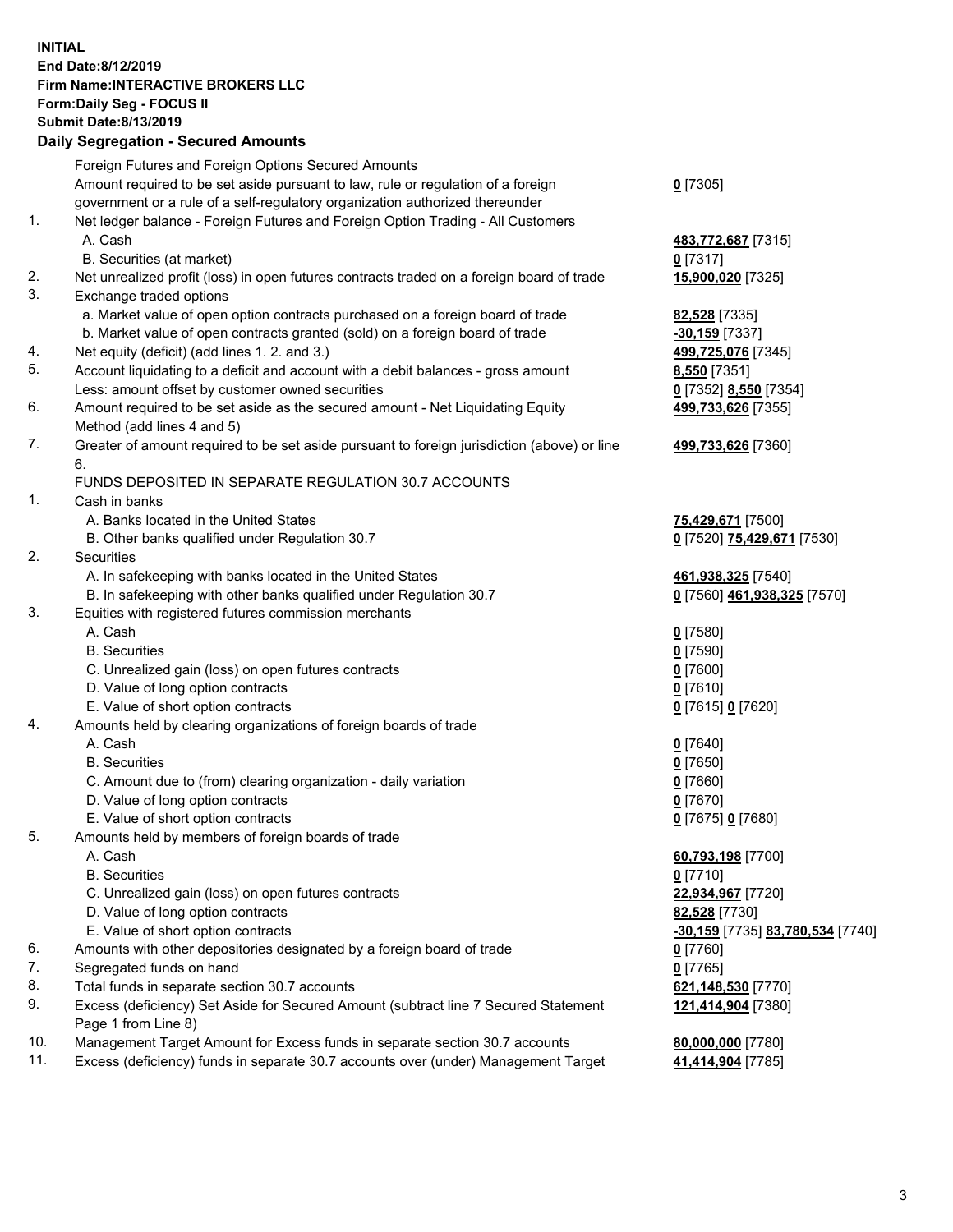**INITIAL End Date:8/12/2019 Firm Name:INTERACTIVE BROKERS LLC Form:Daily Seg - FOCUS II Submit Date:8/13/2019 Daily Segregation - Segregation Statement** SEGREGATION REQUIREMENTS(Section 4d(2) of the CEAct) 1. Net ledger balance A. Cash **4,225,219,850** [7010] B. Securities (at market) **0** [7020] 2. Net unrealized profit (loss) in open futures contracts traded on a contract market **-71,728,611** [7030] 3. Exchange traded options A. Add market value of open option contracts purchased on a contract market **281,483,118** [7032] B. Deduct market value of open option contracts granted (sold) on a contract market **-325,921,835** [7033] 4. Net equity (deficit) (add lines 1, 2 and 3) **4,109,052,522** [7040] 5. Accounts liquidating to a deficit and accounts with debit balances - gross amount **1,223,497** [7045] Less: amount offset by customer securities **0** [7047] **1,223,497** [7050] 6. Amount required to be segregated (add lines 4 and 5) **4,110,276,019** [7060] FUNDS IN SEGREGATED ACCOUNTS 7. Deposited in segregated funds bank accounts A. Cash **1,075,514,783** [7070] B. Securities representing investments of customers' funds (at market) **1,891,538,750** [7080] C. Securities held for particular customers or option customers in lieu of cash (at market) **0** [7090] 8. Margins on deposit with derivatives clearing organizations of contract markets A. Cash **5,719,506** [7100] B. Securities representing investments of customers' funds (at market) **1,395,442,892** [7110] C. Securities held for particular customers or option customers in lieu of cash (at market) **0** [7120] 9. Net settlement from (to) derivatives clearing organizations of contract markets **-1,010,648** [7130] 10. Exchange traded options A. Value of open long option contracts **281,594,462** [7132] B. Value of open short option contracts **-326,090,582** [7133] 11. Net equities with other FCMs A. Net liquidating equity **0** [7140] B. Securities representing investments of customers' funds (at market) **0** [7160] C. Securities held for particular customers or option customers in lieu of cash (at market) **0** [7170] 12. Segregated funds on hand **0** [7150] 13. Total amount in segregation (add lines 7 through 12) **4,322,709,163** [7180] 14. Excess (deficiency) funds in segregation (subtract line 6 from line 13) **212,433,144** [7190] 15. Management Target Amount for Excess funds in segregation **155,000,000** [7194]

16. Excess (deficiency) funds in segregation over (under) Management Target Amount Excess

**57,433,144** [7198]